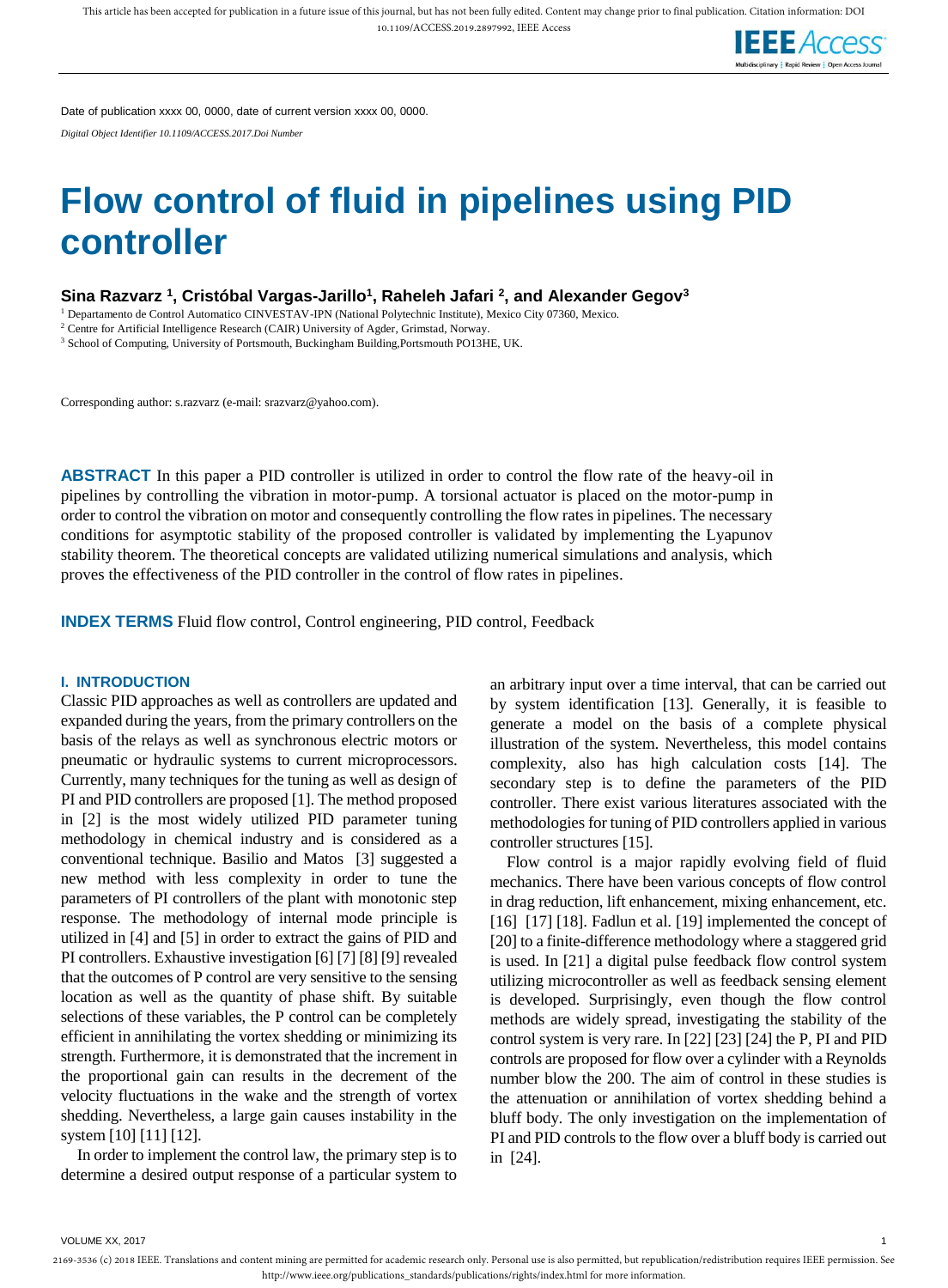10.1109/ACCESS.2019.2897992, IEEE Access



This paper deals with the modeling and control of flow rate in heavy-oil pipelines. For this aim, the PID control algorithm is utilized to control the flow mechanism in pipelines. A torsional actuator is placed on the motor-pump in order to control the vibration on motor. The stability of the PID controller is verified using Lyapunov stability analysis. The stability analysis of the controller results in a theorem which validate that the system states are bounded. The theoretical concepts are validated using numerical simulations and analysis, which proves the effectiveness of the PID controller in the control of flow rates in pipelines. Further, it is the first attempt to place a torsional actuator on the motor-pump in order to control the vibration on motor and hence control the flow rates in pipelines.

This paper is structured as follows. Firstly, in Section II the pump model system is established. The PID control method is described in Section III. In this section, sufficient conditions for the controller under the Lyapunov stability theorem are designed. A numerical example is presented in Section IV to illustrate the results. Finally, the conclusions are provided in Section V.

# **II. Materials and Methods for Modelling of the System**

Flow control loop system is basically a feedback control system. The structure of the pump model system is shown in Figure.1 which is an open loop system. If there is unwanted vibration in the motor, the stability of the flow rate will hamper. Therefore, it is important to change the open loop system to a closed loop system by implementing a controller so as to control the stability of flow rate by controlling the vibration in the motor.



**Figure.1. scheme of open loop model**

#### *A. Modelling of the pipeline*

The proposed model consists of induction motor, which causes a rotation in pump and consequently can lead to flow of heavy-oil in pipelines as shown in (Figure.1). This flow model can be illustrated in the form of partial differential equation (PDE) [25].

The linear global theory associated with flow stability is rooted in eigendecompositions of the linearized flow operators. The direct as well as adjoint eigendecompositions associated with these kinds of operators generate information related to the stability of the operator, the acceptance of initial conditions as well as external forcing, also the sensitivity to spatially localized disturbances.

From the viewpoint of incompressible, constant-density, constant-viscosity flows associated with Newtonian fluids, the nonlinear Navier–Stokes equation is defined for a nondimensional velocity field  $(x, t)$ :  $\mathbb{R}^n \times \mathbb{R} \to \mathbb{R}^n$ , pressure field  $p(x, t)$ :  $\mathbb{R}^n \times \mathbb{R} \to \mathbb{R}^n$  and Reynolds number  $Re > 0$  as below equation,

$$
\frac{\partial u}{\partial t} = -\frac{\nabla p}{\rho} - u \cdot \nabla u + F_f \tag{1}
$$

Where,

 $\rho$  is the density in  $\frac{kg}{m^3}$ 

u is the flow velocity in  $\frac{m}{s}$ ,

∇ is the divergence,

p is the pressure in  $\frac{kg}{m.s^2}$ ,

 $t$  is time in  $s$ ,

 $F_f$  is termed as the summation of external force and body forces

By implementing the mass balance into the Equation (1) the following is concluded [26],

$$
\nabla.u=0\tag{2}
$$

Equation (1) can be rewritten as,

$$
\frac{\partial u}{\partial t} = -\frac{1}{\rho} \frac{\partial p}{\partial x} + F_f \tag{3}
$$

Let  $\frac{\partial p}{\partial x}$  be the change of pressure in two different points, moreover for achieving a numerical stability of computation, it is essential to partition pipeline into various segment (generally identical), hence the flow in pipeline can be stated as,

$$
\frac{\partial u_i}{\partial t} = -\frac{1}{\rho L} (p_i - p_{i-1}) + F_f, \quad i = 1, \dots, n \tag{4}
$$

where  $L$  is taken to be the distance between two sections. Now let,

$$
\alpha p_i = p_{i-1}, \ i = 1, ..., n \tag{5}
$$

where  $\alpha$  is termed as the coefficient of pressure changes in sections

$$
\frac{\partial u_i}{\partial t} = -\frac{1}{\rho L} (1 - \alpha) p_i + F_f, \quad i = 1, \dots, n
$$
 (6)

The loss of the friction under the conditions of laminar flow conforms with the Hagen–Poiseuille equation [27] [28]. For a circular pipe having a fluid of density (ρ) and Kinematic viscosity v, the hydraulic slope  $F_f$  can be described as,

$$
F_f = \frac{64}{Re} \frac{u^2}{2gD} + F_b = \frac{64v}{2g} \frac{u}{D^2} + F_b
$$
 (7)

where  $q$  is the gravity, D is the diameter of the pipes and  $F_h$ is the shape force vector in pipes. By substitution of (7) in (6), the following equation can be extracted,

$$
\frac{\partial u_i}{\partial t} = -\frac{1}{\rho L} (1 - \alpha) p_i + \frac{64v}{2g} \frac{u}{D^2} + F_b ,
$$
 (8)

The pressure  $p(x, t)$  in the pipeline can be described as,

$$
p = \frac{F}{A} \tag{9}
$$

where F is the force inside the pipeline, also A is the cross section in the pipe.

VOLUME XX, 2017 9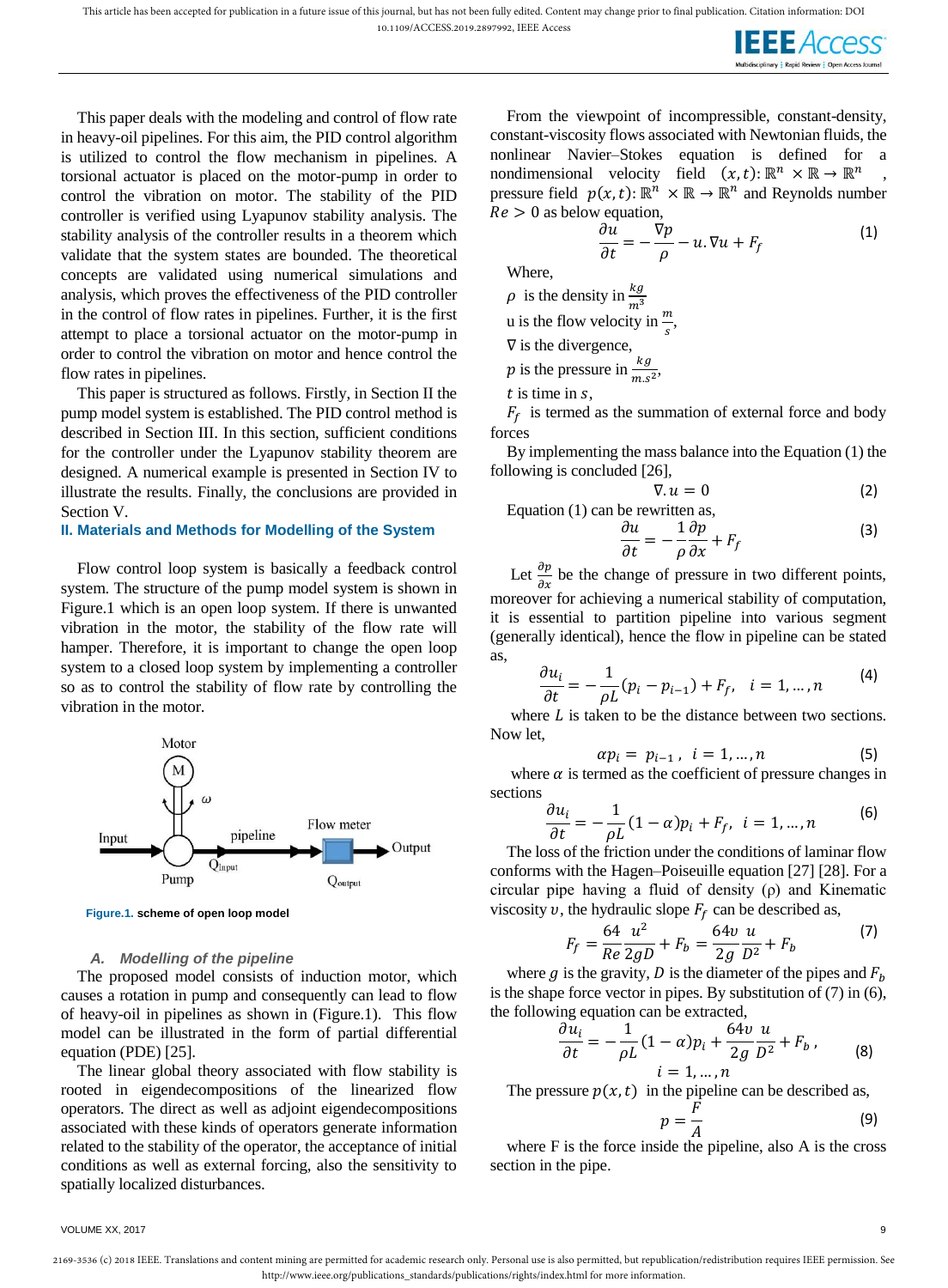Multidisciplinary | Rapid Review | Open Access Journal

By taking into consideration  $F = ma = m \frac{d^2x}{dx^2}$  $\frac{u}{d^2t}$ , and  $u =$  $dx$  $\frac{dx}{dt}$ , also by substitution of (9) in (8) the following equation is extracted,

$$
\frac{\partial}{\partial t}\frac{\partial x_i}{\partial t} = -\frac{(1-\alpha)}{\rho A L} \frac{\partial^2 x_i}{\partial t^2} + \frac{64\nu}{2gD^2} \frac{\partial x_i}{\partial t} + F_b \tag{10}
$$

Therefore,

$$
-\frac{(1-\alpha)+\rho AL}{\rho AL}\frac{\partial^2 x_i}{\partial t^2} + \frac{64\nu}{2gD^2}\frac{\partial x_i}{\partial t} + F_b
$$
  
= 0 (11)

If an external force,  $f_p$  generates by pump, (11) can be rewritten as follows,

 $\Gamma \ddot{x} + \Phi \dot{x} + f_b = f_p$  (12) where  $x \in \mathbb{R}^2$ ,  $\Gamma \in \mathbb{R}^{2 \times 2}$ ,  $\Phi \in \mathbb{R}^{2 \times 2}$ ,  $f_b = [f_{b1} \ f_{b2}]^T$  $\mathbb{R}^{2\times1}$ ,  $f_p = [f_{p1} \ f_{p2}]^T \in \mathbb{R}^{2\times1}$ .

Since in this work two pipelines are used, (12) can be rewritten as,

$$
\gamma_1 \ddot{x}_1 + \varphi_1 \dot{x} + f_{b1} = f_{p1} \n\gamma_2 \ddot{x}_1 + \varphi_2 \dot{x} + f_{b2} = f_{p2}
$$
\n(13)

Since the pump is supplying pressure to the pipes for the maintaining the flow rates, so the pipes will have the same external force,  $f_{p1} = f_{p2}$ .

# *B. Modelling of the actuator*

In order to reduce the vibrations of the motor caused by the external forces  $(f_n)$  a torsional actuator is placed on the motor, see Figure. 2.



**Figure. 2 Torsional actuator with motor-pump arrangement**

The motor and the pump are interconnected with the help of a shaft. The main purpose of the motor is to drive the pump. The pump with the help of the motor initiate a flow of fluid in the pipe. Any unwanted vibration in the motor will result in the vibration in the pump, which will result in improper flows in the pipe. Therefore, it is important to control the vibration in the motor, so as to control the vibration in the pump for making a stable flow of fluid in the pipelines. For this purpose, a torsional actuator having a motor and disk arrangement as shown in figure 3 is placed on the top base of the pump The main intention of the torsional actuator is to control the vibration on motor and consequently controlling the flow rates in pipelines.

The inertia moment of the torsional actuator is defined as,

$$
J_t = m_t r_t^2 \tag{14}
$$

where  $m_t$  is considered to be the mass of the disc, and  $r_t$  is the radius of the disc. The torque produced by means of the disc is defined as

$$
u_{\theta} = J_t(\ddot{\theta}_t + \ddot{\theta}) \tag{15}
$$

where  $\ddot{\theta}$  is taken to be the angular acceleration of the motor and  $\ddot{\theta}_t$  is taken to be the angular acceleration of the torsional actuator.

In order to reduce the torsional response, the directions of  $\ddot{\theta}_t$  as well as  $\ddot{\theta}$  are taken to be different. The friction of the torsional actuator is defined as [29],

$$
f_d = c\dot{\theta}_t + F_c \tanh(\beta \dot{\theta}_t) \tag{16}
$$

where  $c$  is taken to be the torsional viscous friction coefficient,  $\beta$  is the motor constant,  $F_c$  is taken to be the coulomb friction torque, also tanh is considered to be the hyperbolic tangent which depends on  $\beta$  and motor speed. The final torsion control is expressed as,

$$
u_{\theta} = J_t(\ddot{\theta}_t + \ddot{\theta}) - f_d \tag{17}
$$

# *C. Modelling of the pump*

The general equation of the pump supplying pressure to the pipe for flow control can be demonstrated as [30],

$$
T\dot{\omega} = \tau - (\tau_p - n\omega) \tag{18}
$$

where,

In simple

 $\omega$  is angular velocity,

 $\tau$  is motor torque,

 $\tau_p$  is frictional torque of the motor,

 $n$  is load constant,

T is rotations inertia time constant.

The equation (18 ) can be modified as follows,

$$
\ddot{x}_p = \frac{\tau - (\tau_p - nx_p)}{T}
$$
\n(19)

Where  $\ddot{x}_p$  is the flow acceleration of the pump. Since  $\tau$ ,  $\tau_p$ , and  $n$  are known quantities of pump so  $\ddot{x}_p$  can be estimated.

The external force generated by the pump is

$$
f_p = m_p \ddot{x}_p \tag{20}
$$

where  $\ddot{x}_p$  is the acceleration of the motor and  $m_p$  is volumetric mass of the pump.

The shape force vector  $f_b$  can be modeled as a linear or a nonlinear model.

From (12), by considering shape force vector  $f_b$  as nonlinear model, the following analysis is illustrated:

non-linear case, (12) becomes  
\n
$$
\Gamma \ddot{X} + \Phi \dot{X} + f_h = f_n
$$
\n(21)

$$
\Gamma \ddot{X} + \Phi \dot{X} + f_b = f_p
$$

where  $f_h$  is taken to be non-linear.

### **III. THE TUNING METHOD BASED ON PID CONTROLLER**

Since 1700's the control of continuous process has been carried out by utilizing feedback loop. System with feedback control contains drawback which is related to the instability of the system. In order to resolve this problem an appropriate controller should be chosen and also it must be ideal for the monitoring system. The proportional feedback control is uncomplicated and relatively easy to implement. Nevertheless, its outcome is completely sensitive to the sensing location as well as feedback gain. It is concluded from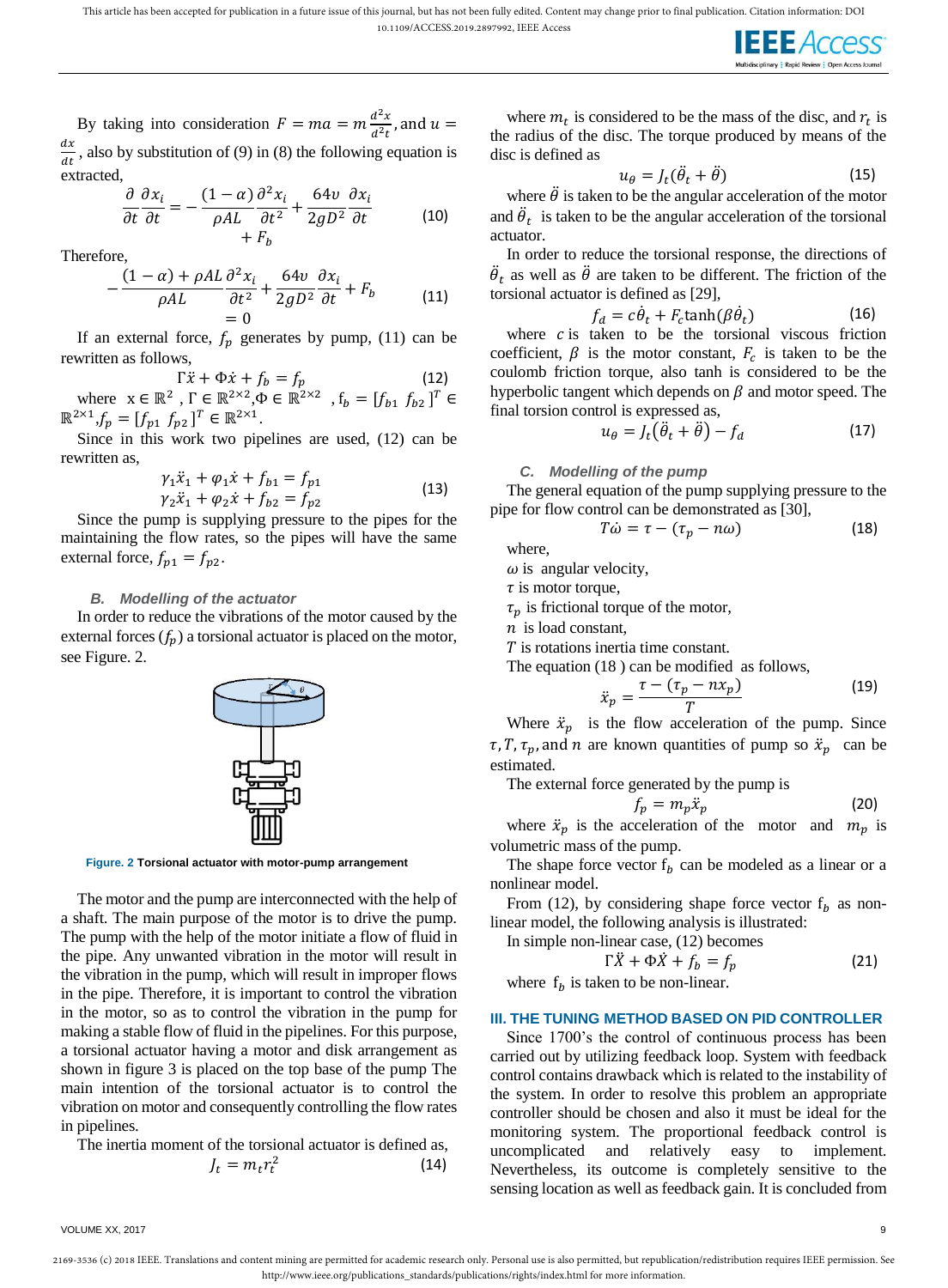**IEEE** Access

the control theory that these drawbacks of the P control should be overcome by adopting I as well as D controls. Nevertheless, there exist very few studies investigating the application of the PID control for fluid-mechanics problems. In addition, there are a very limited number of studies dealing with the P control and PI controller for pipeline. Due to this lack of investigations, this paper aims to develop a PID control for flow rate in the pipeline.

The control mechanism is demonstrated in Figure. 3 which shows the entire control process of the flow rate of the heavyoil in pipelines.



**Figure 3. structure of system**

The PID control is considered as a control law in which the existence of output for feedback is essential. This practical control method is widely utilized in the control society. In the PID control, the controller is made of a simple gain (P control), an integrator (I control), a differentiator (D control) or some weighted composition of these possibilities [31], see Figure 4.



**Figure 4. PID controller**

The PID control is expressed as,

$$
\Psi(t) = -\kappa_p e(t) - \kappa_i \int_0^t e(t) d\tau - \kappa_d \dot{e}(t) \tag{22}
$$

where  $k_p$ ,  $k_i$ , as well as  $k_d$  are positive definite and  $k_i$  is the integration gain. For the flow control,  $X<sup>d</sup>$  is desired reference and also  $X^d = \dot{X}^d = 0$ . Hence, equation (22) is rewritten as below,

$$
\Psi(t) = -\kappa_p X - \kappa_i \int_0^t X dt - \kappa_d \dot{X}
$$
 (23)

For analyzing the PID controller, equation (22) can be stated as below,

$$
\Psi(t) = -\kappa_p X - \kappa_d \dot{X} - \vartheta
$$
  

$$
\vartheta = \kappa_i \int_0^t X d\tau , \quad \vartheta(0) = 0
$$
 (24)

The closed-loop system of eq. (12) along with the PID control (eq. (23)) is demonstrated as below,

$$
\Gamma \ddot{x} + \Phi \dot{x} + F_g = -\kappa_p X - \kappa_d \dot{X} - \vartheta
$$
  

$$
\dot{\vartheta} = \kappa_i X
$$
 (25)

In matrix form, the closed-loop system is defined as,

$$
\frac{d}{dt} \begin{bmatrix} \vartheta \\ X \\ \dot{X} \end{bmatrix}
$$
\n
$$
= \begin{bmatrix} \kappa_i X \\ \dot{X} \\ -\Gamma^{-1}(\Phi \dot{X} + F_g + k_p X + k_d \dot{X} + \vartheta) \end{bmatrix}
$$
\n(26)

Here the stability of the PID control demonstrated by eq. (23) is analyzed. The equilibrium of eq. (26) is presented by  $\begin{bmatrix} \vartheta & X & \dot{X} \end{bmatrix} = \begin{bmatrix} \vartheta & 0 & 0 \end{bmatrix}$ . As at equilibrium point  $X = 0$ as well as  $\dot{x} = 0$ , the equilibrium is [ $f(0)$ , 0, 0]. For moving the equilibrium to the origin, the following is defined,  $\hat{\vartheta} = \vartheta - f(0)$  (27)

Therefor, the final closed-loop equation is defined as,

$$
\Gamma \ddot{X} + \Phi \dot{X} + F_g = -\kappa_p X - \kappa_d \dot{X} - \vartheta + f(0) \n\vartheta = \kappa_i x
$$
\n(28)

For analyzing the stability of equations (28), the following properties are required,

**Property 1.** The positive definite matrix Γ should satisfy in the below condition

 $0 < \lambda_{min}(\Gamma) \le ||\Gamma|| \le \lambda_{max}(\Gamma) \le \bar{\gamma}$  (29) such that  $\lambda_{min}(\Gamma)$  as well as  $\lambda_{max}(\Gamma)$  are considered as the minimum and maximum eigenvalues of the matrix Γ, respectively also  $\bar{y} > 0$  is taken to be the upper bound.

**Property 2.**  $f$  is taken to be Lipschitz over  $\tilde{x}$  and  $\tilde{y}$  if

$$
||f(\tilde{x}) - f(\tilde{y})|| \le \Omega ||\tilde{x} - \tilde{y}|| \tag{30}
$$

As  $F<sub>g</sub>$  is first-order continuous functions also satisfies in Lipschitz condition, Property 2 is hereby established.

The lower bound of  $F<sub>g</sub>$  can be calculated as below,

$$
\int_{0}^{t} f dx = \int_{0}^{t} F_{g} dx + \int_{0}^{t} d_{u} dx
$$
 (31)

The lower bound of  $\int_0^t F_g dx$  is stated as  $-\hat{F}_g$ also  $\int_0^t d_u dx$ as  $-\widehat{D}_n$ . Therefore, the lower bound of  $\Omega$  is defined as,

$$
\Omega = -\hat{F}_g - \hat{D}_u \tag{32}
$$

The stability analysis of PID control approach is given by the below mentioned theorem.

**Theorem.** By taking into consideration the structural system of equation (12) controlled by the PID control approach of equation (22), the closed-loop system of equations (28) is taken to be asymptotically stable at the equilibriums  $[\vartheta - f(0), X, \dot{X}]^{T} = 0$ , if the following gains are satisfied,

$$
\lambda_{min}(\kappa_d) \ge \frac{1}{4} \left( \frac{1}{3} \lambda_{min}(\Gamma) \lambda_{min}(\kappa_p) \right)^{1/2} \left[ 1 + \frac{k_e}{\lambda_{max}(\Gamma)} \right] - \lambda_{min}(\Phi)
$$
\n(33)

$$
\leq \frac{1}{6} \left( \frac{1}{3} \lambda_{min}(\Gamma) \lambda_{min}(\kappa_p) \right)^{1/2} \left[ \frac{\lambda_{min}(\kappa_p)}{\lambda_{max}(\Gamma)} \right]
$$

VOLUME XX, 2017 9

2169-3536 (c) 2018 IEEE. Translations and content mining are permitted for academic research only. Personal use is also permitted, but republication/redistribution requires IEEE permission. See http://www.ieee.org/publications\_standards/publications/rights/index.html for more information.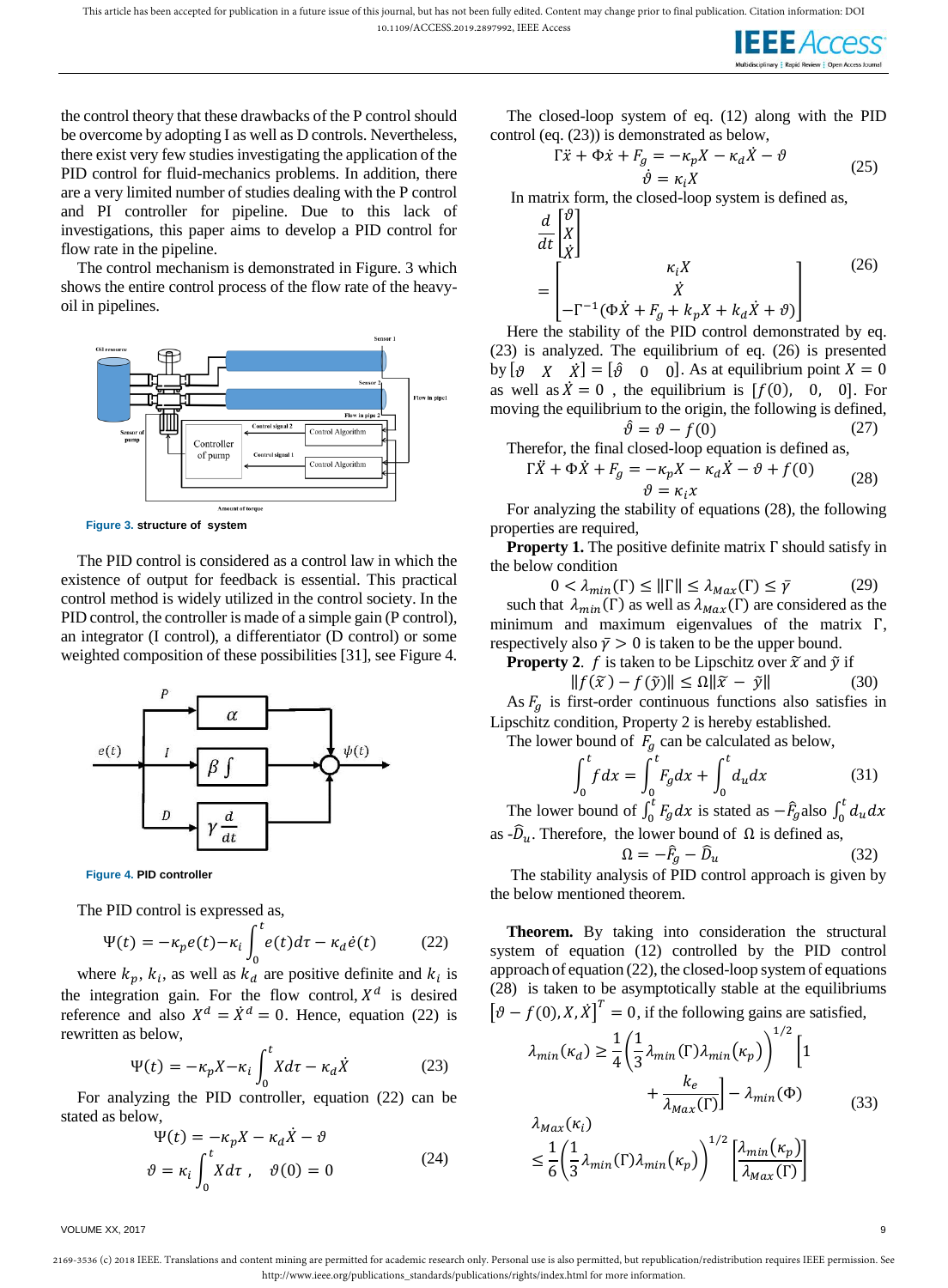This article has been accepted for publication in a future issue of this journal, but has not been fully edited. Content may change prior to final publication. Citation information: DOI 10.1109/ACCESS.2019.2897992, IEEE Access



$$
\lambda_{min}(\kappa_p) \ge \frac{3}{2} [\Omega + \Xi]
$$

**Proof.** The Lyapunov function can be stated as below,

$$
V = \frac{1}{2} \dot{X}^T \Gamma \dot{X} + \frac{1}{2} X^T \kappa_p X + \frac{\sigma}{4} \vartheta^T \kappa_i^{-1} \vartheta + X^T \vartheta + \frac{\sigma}{2} X^T \kappa_d X + \frac{\sigma}{4} X^T \kappa_d X + \int_0^t F_g dx - \Omega
$$
 (34)

where  $V(0) = 0$ . For representing that  $V \ge 0$ , we divide it into three parts,  $V = V_1 + V_2 + V_3$ , where,

$$
V_{1} = \frac{1}{6} X^{T} \kappa_{p} X + \frac{\sigma}{4} X^{T} \kappa_{d} X + \int_{0}^{t} F_{g} dx - \Omega
$$
\n
$$
\geq 0, \quad \kappa_{p} > 0, \kappa_{d} > 0
$$
\n
$$
V_{2} = \frac{1}{6} X^{T} \kappa_{p} X + \frac{\sigma}{4} \vartheta^{T} \kappa_{i}^{-1} \vartheta + X^{T} \vartheta
$$
\n
$$
\geq \frac{1}{2} \frac{1}{3} \lambda_{m}(\kappa_{p}) ||x||^{2}
$$
\n(36)

$$
+\frac{\sigma \lambda_{min}(\kappa_l^{-1})}{4} ||\theta||^2
$$
  
-  $||x|| ||\theta||$ 

In a case that  $\sigma \geq \frac{3}{(1-(1-\sigma))^{1/2}}$  $\frac{3}{(\lambda_{min}(\kappa_i^{-1})\lambda_{min}(\kappa_p))}$ , the following is obtained,

$$
V_2 \ge \frac{1}{2} \left( \sqrt{\frac{\lambda_{min}(\kappa_p)}{3}} \|x\| - \sqrt{\frac{\frac{3}{4(\lambda_{min}(\kappa_p))}}{4(\lambda_{min}(\kappa_p))}} \| \xi \| \right)^2 \ge 0
$$
\n(37)

Also,

$$
V_3 \ge \frac{1}{6} X^T k_p X + \frac{1}{2} \dot{X}^T \Gamma \dot{X} + \frac{\sigma}{2} X^T \Gamma \dot{X}
$$
 (38)

Since

 $X$ 

$$
TAX \ge ||X|| ||AX|| \ge ||X|| ||A|| ||X||
$$
\n
$$
\ge \lambda_{Max}(A) ||X||^2
$$
\n(39)

in a case that  $\sigma \leq \frac{1}{2}$ 2  $\sqrt{\frac{1}{3}}\lambda_{min}(\Gamma)\lambda_{m}(\kappa_{p})$  $\frac{1}{\lambda_{\text{Max}}(\Phi)}$ , the following is obtained,

$$
V_3 \ge \frac{1}{2} \left( \frac{1}{3} \lambda_{min}(\kappa_p) ||X||^2 + \lambda_{min}(\Gamma) ||\dot{X}||^2 + \sigma \lambda_{Max}(\Gamma) ||X|| ||\dot{X}|| \right)
$$
  

$$
= \frac{1}{2} \left( \sqrt{\frac{\lambda_{min}(\kappa_p)}{3}} ||X|| + \sqrt{\lambda_{Max}(\Gamma)} ||\dot{X}|| \right)^2 \ge 0
$$
 (40)

Therefore,

$$
\frac{1}{2} \frac{\sqrt{\frac{1}{3} \lambda_{min}(\Gamma) \lambda_m(\kappa_p)}}{\lambda_{max}(\Gamma)} \ge \sigma
$$
\n
$$
\ge \frac{3}{(\lambda_{min}(\kappa_i^{-1}) \lambda_{min}(\kappa_p))}
$$
\nthe derivative of equation (26) is obtained as below.

The derivative of equation (26) is obtained as below,

$$
\dot{V} = \dot{X}^T \Gamma \ddot{X} + \dot{X}^T \kappa_p X + \frac{\sigma}{2} \vartheta^T \kappa_i^{-1} \vartheta + \dot{X}^T \vartheta \n+ \dot{X}^T \vartheta + X^T \vartheta + \frac{\sigma}{2} \dot{X}^T \Gamma \dot{X} \n+ \frac{\sigma}{2} X^T \Gamma \ddot{X} + \sigma \dot{X}^T \kappa_a X \n+ \dot{X}^T F_g
$$
\n(42)

For matrix the inequality of below equation is validated [32],

$$
A^T B + B^T A \le A^T \Lambda A + B^T \Lambda^{-1} B \tag{43}
$$

The inequality of (42) is valid for any  $A, B \in \mathbb{R}^{n \times m}$  and any  $0 < \Lambda = \Lambda^T \in \mathbb{R}^{n \times n}$ , hence the scalar variable  $\dot{X}^T F_g$  can be stated as,

$$
\dot{X}^T F_g = \frac{1}{2} \dot{X}^T F_g + \frac{1}{2} F_g^T \dot{X} \n\leq \dot{X}^T \Lambda_{F_g} \dot{X} + F_g^T \Lambda_{F_g}^{-1} F_g
$$
\n(44)

Utilizing equation (42) the following is obtained,

$$
-\frac{\sigma}{2}X^T\Phi \dot{X} \leq \frac{\sigma}{2} \Xi_{\Phi} \left( X^T x + \dot{X}^T \dot{X} \right)
$$
(45)

where  $\|\Phi\| \leq \Xi_{\Phi}$ . Therefore,  $\vartheta = k_i$ ,  $\vartheta^{T} k_i^{-1} \vartheta$  becomes  $x^T \theta$  also  $x^T \theta$  becomes  $x^T k_i$ . Utilizing equation (45) the following is extracted,

$$
\dot{V} = -\dot{X}^T \left[ \Phi + \kappa_d - \frac{\sigma}{2} \Gamma - \frac{\sigma}{2} \Xi \right] \dot{X}
$$
  
\n
$$
- X^T \left[ \frac{\sigma}{2} \kappa_p - \kappa_i - \frac{\sigma}{2} \Xi \right] X
$$
  
\n
$$
- \frac{\sigma}{2} X^T \left[ F_g - f(0) \right]
$$
  
\n
$$
+ \dot{X}^T f(0)
$$
 (46)

By applying the Lipschitz condition of equation (30) the following is obtained,

$$
\frac{\sigma}{2} X^T [f(0) - F_g] \le \frac{\sigma}{2} \kappa_f \|X\|^2 \tag{47}
$$

$$
-\frac{o}{2}X^T[F_g - f(0)] \le X^T \frac{o}{2} \Omega X \tag{48}
$$

From equation (42) we have,  $\dot{X}^T f(0) \ge -f^T(0) \Lambda^{-1} f(0)$  (49) By utilizing equation (38)

$$
\dot{V} = -\dot{X}^T \left[ \Phi + \kappa_d - \frac{\sigma}{2} \Gamma - \frac{\sigma}{2} \Xi \right] \dot{X}
$$

$$
- X^T \left[ \frac{\sigma}{\kappa} \kappa - \kappa_s - \frac{\sigma}{2} \Xi \right]
$$

$$
-XT \left[ \frac{\sigma}{2} \kappa_p - \kappa_i - \frac{\sigma}{2} \Xi \right]
$$
  

$$
- \frac{\sigma}{2} \kappa_f \left[ X + \dot{X}^T f(0) \right]
$$
 (50)

Becomes

$$
\dot{V} \le -\dot{X}^T \left[ \lambda_{min}(\Phi) + \lambda_{min}(\kappa_d) -\frac{\sigma}{2} \lambda_{Max}(\Gamma) - \frac{\sigma}{2} \Xi \right] \dot{X}
$$

$$
-X^T \left[ \frac{\sigma}{2} \lambda_{min}(\kappa_p) - \lambda_{min}(\kappa_i) - \frac{\sigma}{2} \Xi \right] \dot{X}
$$

$$
- \frac{\sigma}{2} \Omega \right] X
$$
(51)

Therefore,  $\dot{V} \le 0$ ,  $||X||$  diminishes if the following conditions are held:

$$
\lambda_{min}(\Phi) + \lambda_{min}(\kappa_d) \ge \frac{\sigma}{2} [\lambda_{Max}(\Gamma) + \kappa_c]
$$

$$
\lambda_{min}(k_p) \ge \frac{2}{\sigma} \lambda_{Max}(k_i) + \Xi + \Omega
$$

VOLUME XX, 2017 9

<sup>2169-3536 (</sup>c) 2018 IEEE. Translations and content mining are permitted for academic research only. Personal use is also permitted, but republication/redistribution requires IEEE permission. See http://www.ieee.org/publications\_standards/publications/rights/index.html for more information.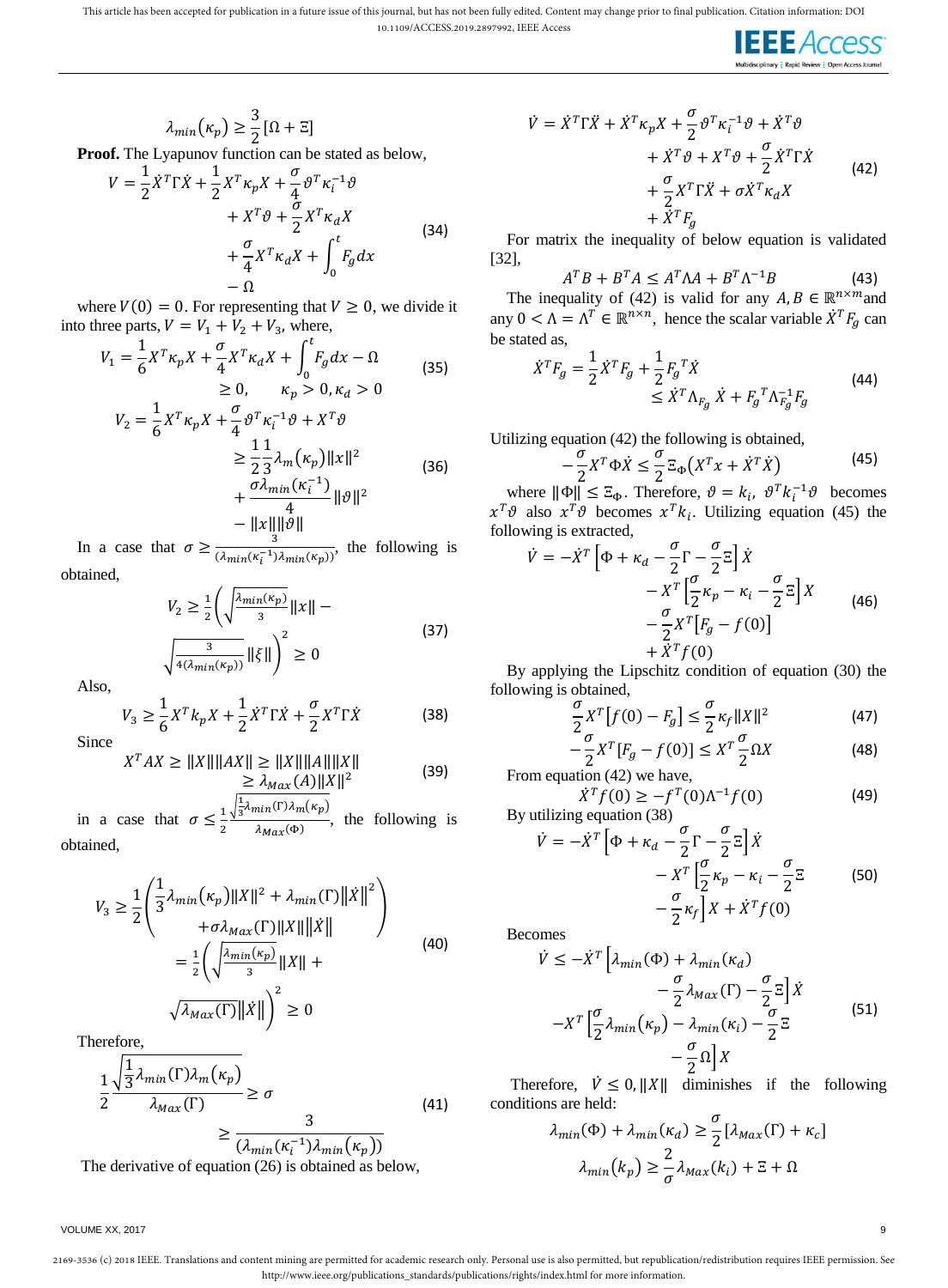10.1109/ACCESS.2019.2897992, IEEE Access



By utilizing equation (41) as well as  $\lambda_{min}(\kappa_i^{-1}) = \frac{1}{\lambda_{min}}$  $\frac{1}{\lambda_{Max}(\kappa_i)},$ the following is obtained,

$$
\lambda_{min}(\kappa_d) \ge
$$
  

$$
\frac{1}{4} \left( \frac{1}{3} \lambda_{min}(\Gamma) \lambda_m(\kappa_p) \right)^{1/2} \left[ 1 + \frac{z}{\lambda_{Max}(\Gamma)} \right] - \qquad (52)
$$
  

$$
\lambda_{min}(\Phi)
$$

Again 
$$
\frac{2}{\sigma} \lambda_{Max}(k_i) = \frac{2}{3} \lambda_{min}(k_p).
$$
 Thus,  

$$
\lambda_{Max}(\kappa_i) \le
$$

$$
\frac{1}{6} \left(\frac{1}{3} \lambda_{min}(\Gamma) \lambda_{min}(\kappa_p)\right)^{1/2} \frac{\lambda_{min}(\kappa_p)}{\lambda_{Max}(\Gamma)}
$$
(53)

Furthermore,

$$
\lambda_{min}(\kappa_p) \ge \frac{3}{2} [\Omega + \Xi] \tag{54}
$$

This theorem suggests that the closed-loop system is asymptotically stable.□

# **IV. Numerical results**

For the numerical analysis purpose and for the validation of the novel control strategy, the various parameters associated with the flow control are described in Table1:

TABLE 1. PARAMETERS ASSOCIATED WITH THE FLOW CONTROL

| ρ           | 1240                   | $kg/m^3$       |
|-------------|------------------------|----------------|
| $\upsilon$  | $1.604 \times 10^{-3}$ | $m^2/s$        |
| g           | 9.81                   | $m/s^2$        |
| L           | 100                    | m              |
| $\alpha$    | 0.95                   |                |
| D           | 0.05                   | m              |
| A           | $1.96 \times 10^{-3}$  | m <sup>2</sup> |
| $r_{t}$     | 0.3                    | m              |
| $m_{\rm t}$ | 1.5                    | k a            |

The implemented software in this paper is Matlab/ Simulink. Simulations are presented to show that the motor vibration can be attenuated to a significant level by using the torsional actuator with the developed controllers thus validating the effectiveness of the proposed control approach using PID controllers. A simulation period of 20s is considered for evaluation. For the simulation purposes, the weight of the torsional actuator is considered to be 5% of the motor and pump weight in combination.

The Theorem proposed in this paper generates sufficient conditions for the minimum amounts of the proportional as well as the derivative gains. This Theorem validates that both proportional and derivative gain must be positive as negative gains can make the systems unstable. The PID gains are selected within the stable range by the stability analysis in order to ensure the efficiency.

Since the maximum flow rate of the pipeline is  $13 \frac{m^3}{s}$  so the other non linear force associated with  $\Omega$  has to be less than 13  $m^3$ /s. Hence, we select  $\Omega = 13 m^3$ /s, and

$$
\lambda_{min}(\gamma_1) = 1.0002, \lambda_{min}(\gamma_2) = 1.000206, \lambda_{min}(\Xi_1) = 2.09, \lambda_{min}(\Xi_2) = 2.09
$$

From Theorem 2, we use the following PID gains

$$
\lambda_{min}(\kappa_{p1}) \ge 453, \lambda_{min}(\kappa_{d1})
$$
  
\n
$$
\ge 8, \lambda_{Max}(\kappa_{i1}) \le 928
$$
\n(55)

Also for pipe 2 we have,

$$
\lambda_{min}(\kappa_{p2}) \ge 453, \lambda_{min}(\kappa_{d2})
$$
  
\n
$$
\ge 8, \lambda_{max}(\kappa_{i2}) \le 928
$$
\n(56)

From ranges mentioned by eq. (55) and (56), the best value of gains are

$$
\kappa_{p1} = 458, \kappa_{d1} = 110, \kappa_{i1} = 650, \kappa_{p2} = 480, \kappa_{d2} = 115, \kappa_{i2} = 645
$$

Two subsystem blocks of model, one in the absence of control mechanism as open loop system and another with control mechanism are generated for comparing the outcomes. The flow rate from the pump is the input to the flow model. Numerical integrators are utilized in order to calculate the velocity as well as the position from the acceleration signal. The control signal from the controller subsystem block is given to the Torsional actuator simulation block in order to produce the essential control forces.

Figure 4, 5 represents the vibration attenuate in motor. From these Figures, it can be concluded that PID controller is performing good in minimizing the vibration. Figure 6, 7 represents the flow rate in pipeline 1 and pipeline 2. when PID controller are used, the flowrates initiate from zero and maintaining stable flow rate, which proves the effectiveness of PID controller.



**Figure. 4. Comparison of motor vibration attenuation using PID controller for pipeline 1**



**Figure. 5. Comparison of motor vibration attenuation using PID controller for pipeline 2**



**Figure. 6. Stability of flow rate with using of PID controller in pipeline 1**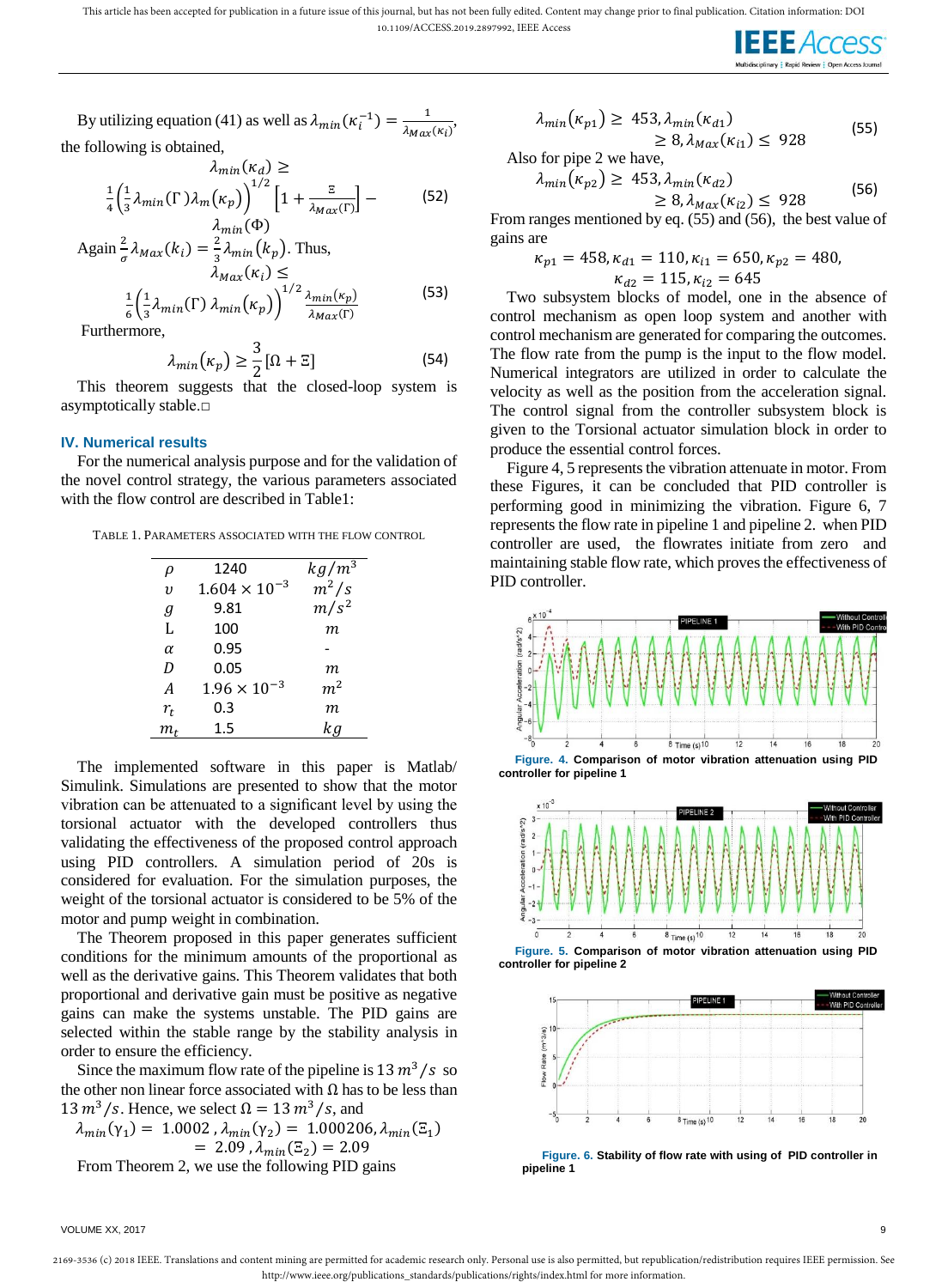**IEEE** Access



## **V. Conclusions**

In this paper, a novel active control strategy for the attenuation of motor vibration is proposed which consequently controls the flow rate in heavy-oil pipelines. The important theoretical contribution associated with the stability analysis for the PID controller is developed. The required stability conditions are obtained for the purpose of tuning the PID gains. By utilizing Lyapunov stability analysis, the sufficient conditions for the minimum amounts of the proportional, integrator as well as the derivative gains are obtained. The numerical simulation and analysis validates the effectiveness of PID controllers in the minimization of motor vibration to control the flow rate in pipelines. The main contributions of this paper are:

1) In this work, the stability of PID controller is validated which has not been given importance in earlier researches considering the flow rate control.

2) The technique of using torsional actuator on the motorpump arrangement is entirely a new concept.

Future work is intended towards the development of the experimental setup for further investigation and the improvement of the controller by fuzzy methods

### **REFERENCES**

- [1] K. J. Astrom and B. Wittenmark, Computer-controlled Systems: Theory and Design, Englewood Cliffs, USA, : Prentice-Hall, , 2nd edition, 1990..
- [2] J. G. Ziegler and N. B. Nichols, "Optimal settings for automatic controllers," *Transactions of the ASME,* vol. 64, no. , vol. 64, pp. 759–768, 1942., pp. 759-768, 1942.
- [3] J. C. Basilio and S. R. Matos, "Design of PI and PID controllers with transient performance specification," *IEEE Transactions on Education,* vol. 45, no. 4, pp. 364-370, 2002.
- [4] D. E. Rivera, M. Morari, and S. Skogestad, "Internal model control PID controller design," *Ind. Eng. Chem. Process Design Development,,* vol. 25, no. 4, pp. 252-265, 1986.
- [5] J. C. Basilio, J. A. Silva Jr., L. G. B. Rolim, and M. V. Moreira, "H∞, "H∞ design of rotor flux-oriented current-controlled induction motor drives:speed control, noise attenuation and stability robustness," *IET Control Theory and Applications ,* vol. 4, p. 2491–2505, 2010.
- [6] J. E., fowcs Williams, B. C., Zhao, " The active control of vortex shedding," *Journal of Fluids and Structures,* vol. 3, p. 115–122, 1989.
- [7] K, Roussopoulos, " Feedback control of vortex shedding at low Reynolds numbers," *J. Fluid Mech.,* vol. 248, p. 267–296, 1993.
- [8] A. Baz., J. Ro., "Active control of flow-induced vibrations of a flexible cylinder using direct velocity feedback.," *Journal of Sound and Vibration,* vol. 146, pp. 33-45, 1991.
- [9] E. Berger, " Suppression of vortex shedding and turbulence behind oscillating cylinders," *Physics of Fluids,* vol. 10, p. S191–S193, 1967.
- [10] J. E. Fowcs Williams., B. C., Zhao., " The active control of vortex shedding. J. Fluids," *Journal of Fluids and Structures,* vol. 3, no. 2, pp. 115-122, 1989.
- [11] K. Roussopoulos, "Feedback control of vortex shedding at low Reynolds numbers," *Journal of Fluid Mechanics,* vol. 248, pp. 267- 296, 1993 .
- [12] S. Hiejima, T. Kumao, T.Taniguchi, " Feedback control of vortex shedding around a bluff body by velocity excitation.," *Int. J. Comput. Fluid Dynam.,* vol. 19, pp. 87-92, 2005.
- [13] S. W. Sung, J. Lee., I-B. Lee., Process identification and PID control., IEEE Press; , 2009.
- [14] A. Kusters., G. Ditzhuijzen., "MIMO system identifica-tion of a slab reheating furnace," in *Proceedings of the Third IEEE Conference on Control Applications. : IEEE Conference Publications*, USA, 1994.
- [15] O. A, Handbook of PI and PID controller tuning rules, London:: Imperial College Press, 2009.
- [16] H. Choi, W. P. Jeon, J. Kim,, "Control of flow over a bluff body," in *Annual Review of Fluid Mechanics*, 2008.
- [17] S. S. Collis, R. D. Joslin, A. Seifert, V. Theofilis , " Issues in active flow control: theory,Issues in active flow control: theory, control, simulation, and experiment," *Progress in Aerospace Sciences,* p. 237–289, 2004.
- [18] M. Gad-el-Hak, A. Pollard, J. P. Bonnet , Flow control: fundamentals and practices, Berlin, Germany: Springer, 1998.
- [19] E. A. Fadlun, R. Verzicco, P. Orlandi, and J. Mohd-Yusof,, " Combined immersed-boundary finite-difference methods for threedimensional complex flow simulations," *J. Comput. Phys.,* vol. 161, pp. 35-60, 2000.
- [20] J. Mohd-Yusof, "Combined Immersed-Boundary/B-Spline Methods for Simulations of Flow in Complex Geometries,," *Annual Research Briefs (Center for Turbulence Research, NASA Ames and Stanford University,* pp. 317-327, 1997.
- [21] A. Nandy, S. Mondal, P. Chakraborty, G.C. Nandi, "Development of a Robust Microcontroller Based Intelligent Prosthetic Limb," *International Conference on Contemporary Computing,* pp. 452-462, 2012.
- [22] D. S. Park, , D. M. Ladd, E. W. Hendricks, 1994 Feedback control of von Kármán vortex, " Feedback control of von Kármán vortex shedding behind a circular cylinder at low Reynolds numbers," *Phys. Fluids,* vol. 6, p. 2390–2405, 1994.
- [23] K. Roussopoulos, "Feedback control of vortex shedding at low Reynolds numbers," *J. Fluid Mech.,* vol. 248, p. 267–296, 1993.
- [24] E. Berger, "Suppression of vortex shedding and turbulence behind oscillating cylinders.," *Phys. Fluids,* vol. 10, pp. 191-193, 1967.
- [25] A.Herrán-González ., J.M.De La Cruz ., B.De Andrés-Toro., J.L.Risco-Martín, "Modeling and simulation of a gas distribution pipeline network," *Applied Mathematical Modelling,* vol. 33, no. 3, pp. 1584-1600, 2009.
- [26] R. D. Whitaker, "An historical note on the conservation of mass," *Journal of Chemical Education,* vol. 52, no. 10, p. 658, 1975.
- [27] L. F. Moody, "Friction factors for pipe flow," *Transactions of the ASME,* vol. 66, no. 8, p. 671–684, 1944.
- [28] G. Brown, "The History of the Darcy-Weisbach Equation for Pipe Flow Resistance," in *Environmental and Water Resources History. American Society of Civil Engineers*, 2003.
- [29] C. Roldan, F.J. Campa, O. Altuzarra, "Automatic identification of the inertia and friction of an electromechanical actuator.," *Mechanisms and Machine Science,* vol. 17, p. 409–416..
- [30] L. wozniak, "A graphocal approach to hydrogenetor governer tuning," *transaction on energy conversion ,* vol. 5, no. 3, pp. 417-421, 1990.

VOLUME XX, 2017 9

2169-3536 (c) 2018 IEEE. Translations and content mining are permitted for academic research only. Personal use is also permitted, but republication/redistribution requires IEEE permission. See http://www.ieee.org/publications\_standards/publications/rights/index.html for more information.